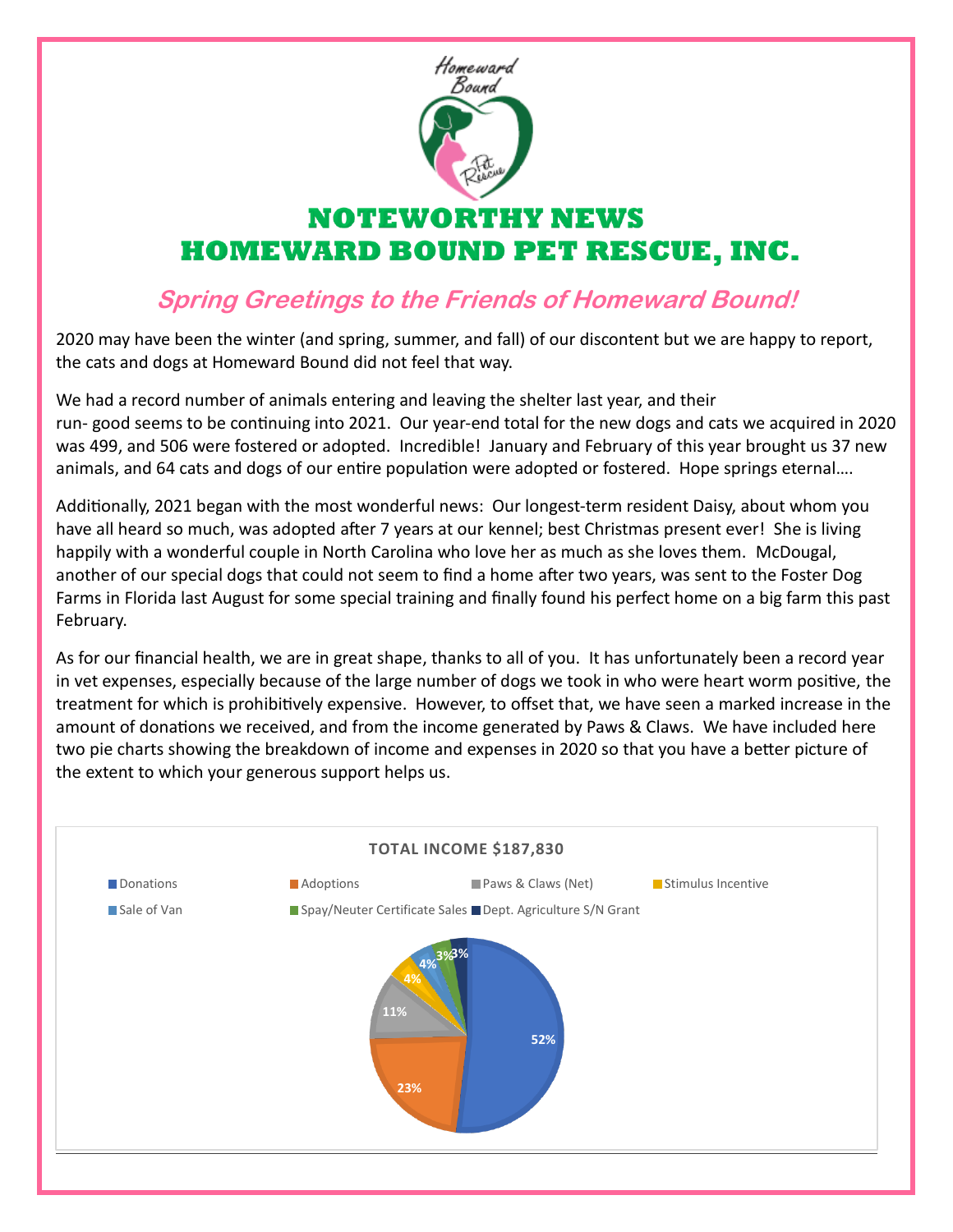

In our holiday mailing in December, we covered some of the many facets of Homeward Bound, but just couldn't get in all the news fit to print. Thus, we would like to highlight two especially important components of our organization: our wonderful thrift shop, *Paws and Claws*, and the fantastic felines who grace (as all cats do) our kennel.

#### *Paws & Claws Perspective*



Homeward Bound's *Paws and Claws Thrift & Gift* store is located in downtown Ellijay, Georgia. It was conceived and created by Lorraine Athas, one of our dedicated volunteers who had a great deal of foresight. She realized that a base of support would be needed to continue to fund the Homeward Bound kennel on an ongoing basis. A steady stream of dogs and cats would obviously create a steady stream of food and vet bills pouring in, and what better way to meet that monetary need than through her idea of a thrift store!

In 2014, she and Vicki McKee, another longtime volunteer, and a few good friends began searching for a location to set up our first store, which was located just three doors south of its current location. The name for the store was chosen from ideas submitted by the workers, all volunteers themselves, and *Paws & Claws* made its debut.

Everyone worked extremely hard to make the store attractive and full of quality items for sale. As the community became more aware of us, our store became a great success. Unfortunately, Lorraine passed away from cancer two years later, so she was never able to fully realize the extent of her achievements.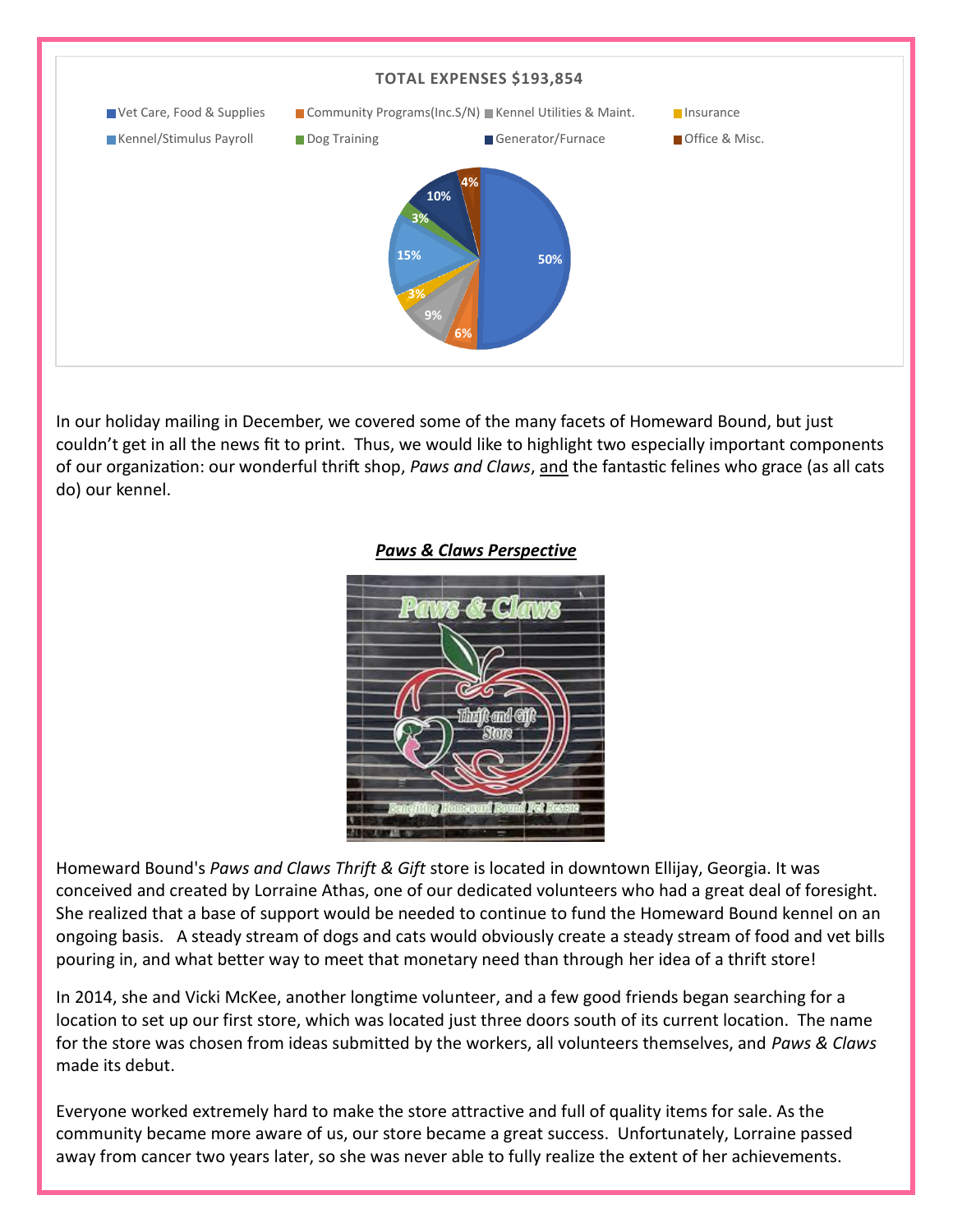Many Homeward Bound kennel workers also volunteered for shifts at the store and were determined to keep up the good work Lorraine and Vicki had begun. We soon outgrew the original space, so moved to our current location, just off the square at 24 South Main Street (across from the Catholic Church). It is difficult to believe that seven years has elapsed since the inception of Paws & Claws, and it grows more successful every year. We have become one of the main financial supports for the kennel, and the money we raise helps to provide food, medication, and supplies for the cats and dogs as well as to defray the vet bills, the kennel renovations, and the maintenance expenses.

Paws & Claws is currently open Monday thru Saturday from 10 AM to 4 PM. It is staffed by a dedicated volunteer group of ladies (but we would love to have some men help out also!) who work extremely hard pricing and displaying all the merchandise donated by the people in our community. Our volunteers love animals and know we use the money raised there to take care of the animals at our kennel.

Paws & Claws offers wonderful household items for sale: dishes, glassware, pots & pans, bed linens, curtains, bathroom items, paintings, books & CD's, decorative knick- knacks, clothing, shoes and more; the list goes on and on. We also have a designated dog and cat area stocked with items such as collars, leashes, toys, and sweaters, all at extremely reasonable prices. And, of course, we are dog friendly, so be sure to bring your canine companion along so he or she can choose their own special gift.

The Homeward Bound folks who know which dogs and cats are available for adoption bring us pictures of these animals to be placed in our windows, where locals and visitors alike can read about each and every animal. It is amazing how many people have found a dog or cat to add to their own family, just from the posted pictures.

We hope y'all will come visit and spend your money at Paws & Claws and help support the animals there. Buy nice things for yourself or gifts for friends and family and help us by donating good quality items as well. If you should wish to volunteer (just a 3-hour shift once a week) please let one of the workers in our store know, and they will gladly give you an application form. We look forward to seeing you there and making you a part of our Homeward Bound family.

Thank you for your continued support.

Carol Gray, Manager

#### **And from our Cat Corner…….**

#### *Musings from Martha*

Do you remember growing up with your best kitty cat? Running around the house playing and goofing off, and maybe causing a little mayhem along the way? Cuddling at night and falling asleep with the sound of purrs? Wasn't that fun? Well, it turns out that kitties and cats want a best buddy, too! And Homeward Bound makes it easy for you to adopt a best buddy!

As every cat owner knows, adopting a new furry friend is a special and unforgettable experience. Though accidents, rough introductions with other pets, and confusion may sometimes ensue once you bring your new cat home, it's all worth it in the end.

If you are considering adopting a rescued cat, prepare to be inspired by how a handful of lucky cats found their fur-ever homes.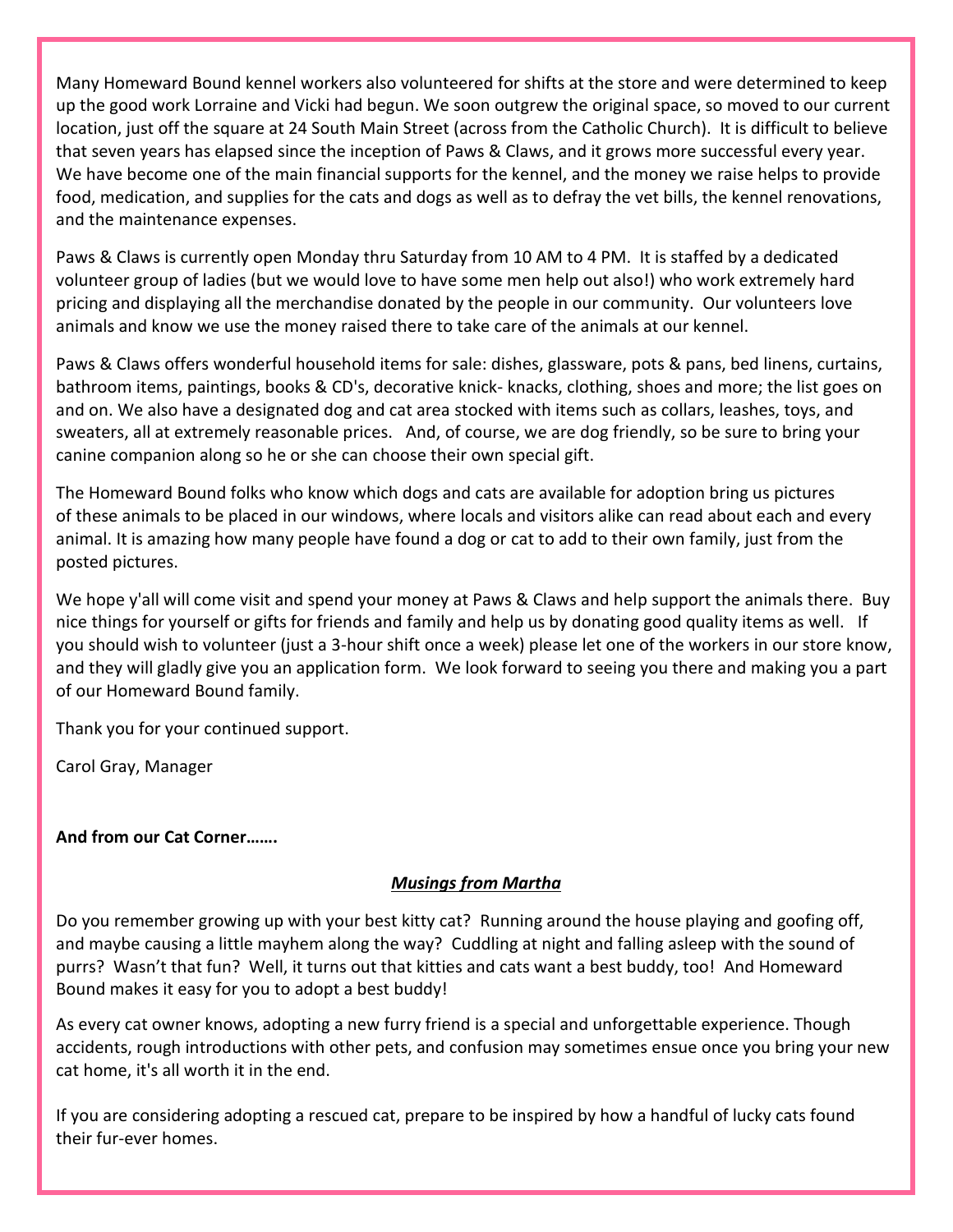# **Frito**



A man was getting out of his truck after driving to work one early morning. He was puzzled to hear a small 'meow' nearby. He followed the sound to the wheel well under his vehicle, only to find a tiny dark gray kitten. She could not have been more than three weeks old. This kitten had just survived a miraculous ten mile drive this man had to make to get to work.

This little girl was named "Frito" and was readily accepted into a foster home where she was hand fed, nurtured, loved and spoiled until she became adoptable.

## **Cheeto**



Shortly after Frito entered her foster home, a golden tiger male kitten was found wandering aimlessly into a heavily traveled road. He was no more than four weeks old. If it were not for this concerned motorist, this could have easily been a fatality.

This miniature tiger was taken to the foster where Frito was beginning to become lonely. The motor oil was cleaned from his face, he was provided nourishment, love, and lots of attention from the foster and Frito. In fact, this was Frito's dream come true. Frito's loneliness was now filled with endless chasing, wrestling, and playing until exhausted. And, given this little guy's coloration, we had to name him "Cheeto". Frito and Cheeto could be called the brother and sister who really did get along. They were the best of friends.

As Frito and Cheeto grew into an adoptable size, a wonderful loving family came in to adopt Frito. Saddened that Frito would be leaving Cheeto, it was explained to the adopter how much they meant to each other. After some phone calls to get Daddy's approval, Frito and Cheeto went to their fur-ever home *together!*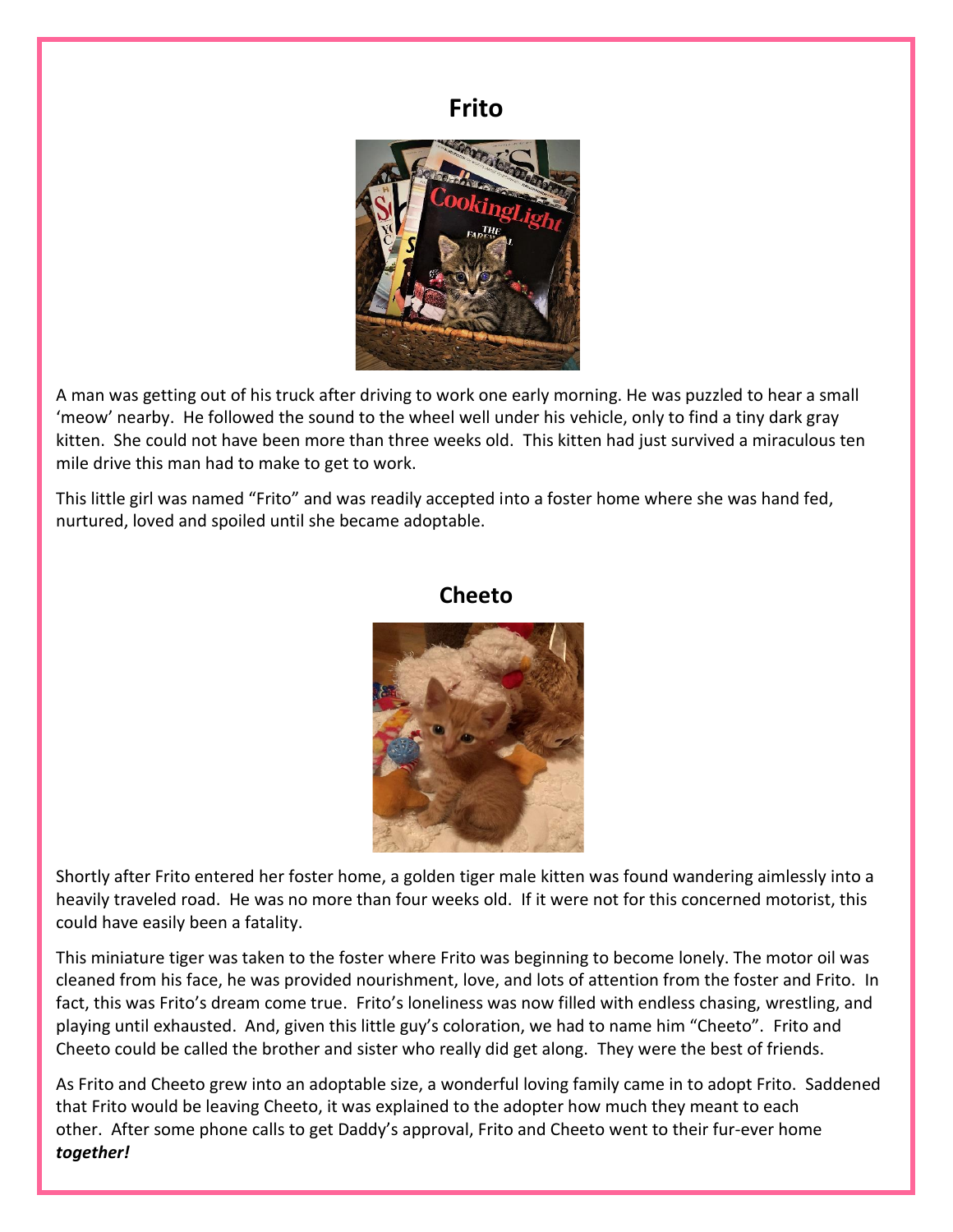## **Frito & Chito Together Forever**



## **Domino**



Domino, a black and white kitten, was one of many saved from a kill shelter at his final hour. He was loved by all the Homeward Bound volunteers, but somehow was overlooked by any potential adopters. Domino is smart, affectionate and rather 'quirky'. He had a habit of contorting himself when he was picked up. It appeared Domino only trusted the volunteers. When a new face would come into his community room, he would disconnect himself and walk away. He appeared happy just where he was. Domino grew and lived at Homeward Bound for two years.

After it became evident he was not going to find a home, he was scheduled to head out of town on a transport going to Atlanta, where his chances for adoption would be far greater. Then his miracle came! Not even out of our county yet, a volunteer received a phone call asking to adopt Domino. A quick U-turn, a little paperwork, and now Domino lives in furever luxury.

All these kittens had some incredibly sad beginnings, but it is because of our volunteers that they will live out their lives in safe, protected and loving atmospheres in their fur-ever homes.

Volunteering brings such happy rewards to both volunteer and feline. Being an animal shelter volunteer is good for your emotional, physical, and mental health. **It is scientifically proven that spending time with animals helps lower your stress levels and blood pressure.** It will also keep you active, especially during playtime. You get to create a unique bond with the cat, which helps your emotional health. Caring for pets can help you deal with depression, anxiety, or stress. Bonding with a dog or cat can elevate levels of serotonin and dopamine, nature's drugs which help us to be calm and relaxed.